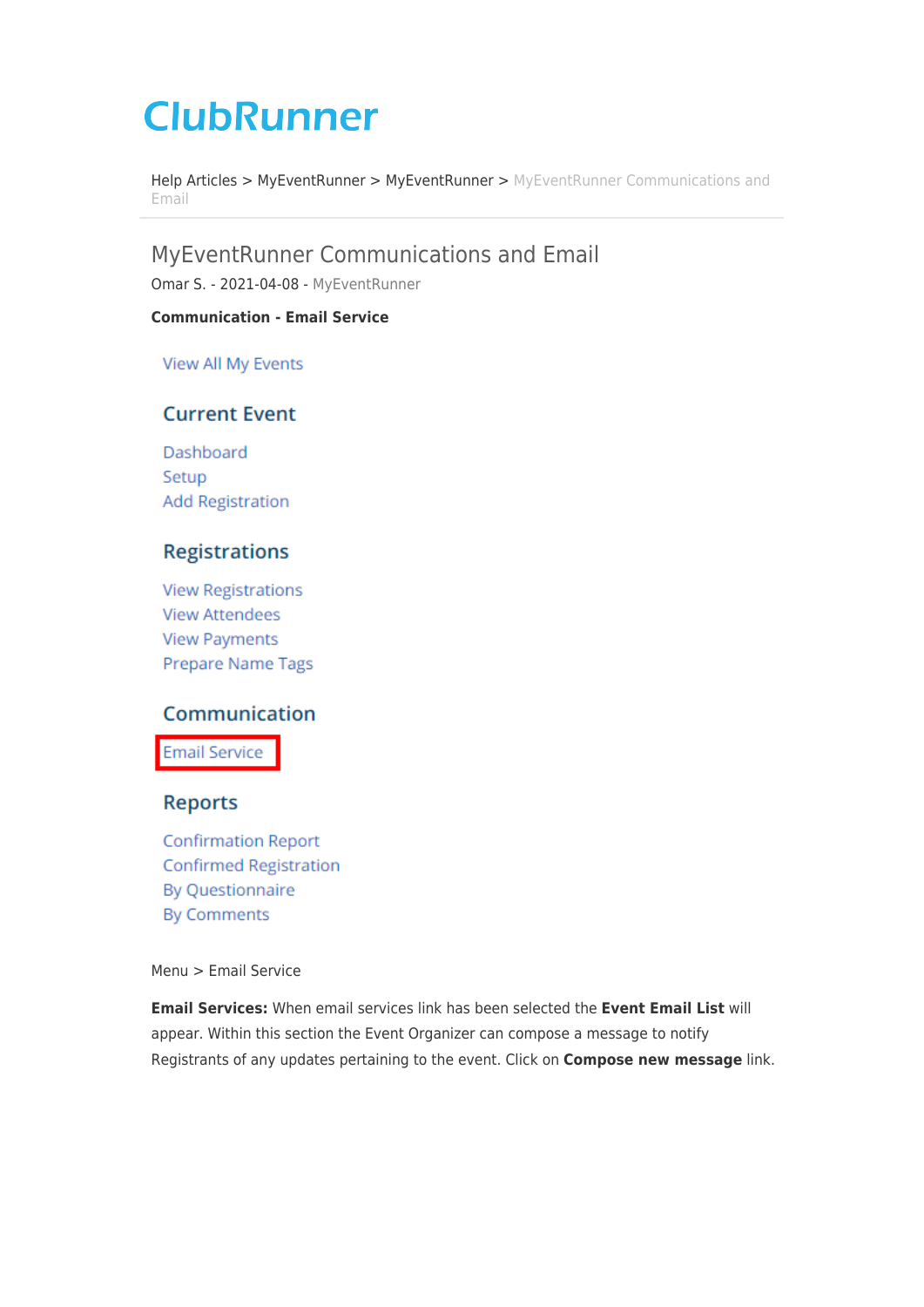# **Event Email List**

|                      |                |       | Show All Emails   Compose new message |
|----------------------|----------------|-------|---------------------------------------|
| Date Last Sent       | <b>Subject</b> | Owner | <b>Actions</b>                        |
| There are no emails. |                |       |                                       |

#### **Event Email Service**

1. Select the recipients of this message by clicking on the group name to expand, then select from the list of people.

# Step 1: Select the recipients of this message by clicking on the group name to expand, then select from the list of people.

| □ Attendees                                   |         |
|-----------------------------------------------|---------|
| $\Box$ All Attendees                          | Show(0) |
| <b>Deaid Attendees</b>                        | Show(0) |
| $\Box$ Unpaid Attendees                       | Show(0) |
| □ Packages                                    |         |
| $\Box$ Package                                | Show(0) |
| ⊞ Add-ons                                     |         |
| $\boxplus$ Custom Distribution Lists          |         |
|                                               |         |
| Attendency These are the people that have re- |         |

- **Attendees:** These are the people that have registered for the event.
- **Packages:** Email attendees by a specific package within the event.
- **Add-Ons:** Show attendees that have selected a specific add-on.
- 2. Enter your email subject below:

Step 2: Enter your email subject and message. Subject: Message: If you are copying and pasting from Word, please use the Paste from Word icon (圖)

3. Enter the message in the editor below. Within the editor you have the ability to change font, change font size, bold, underline, ect.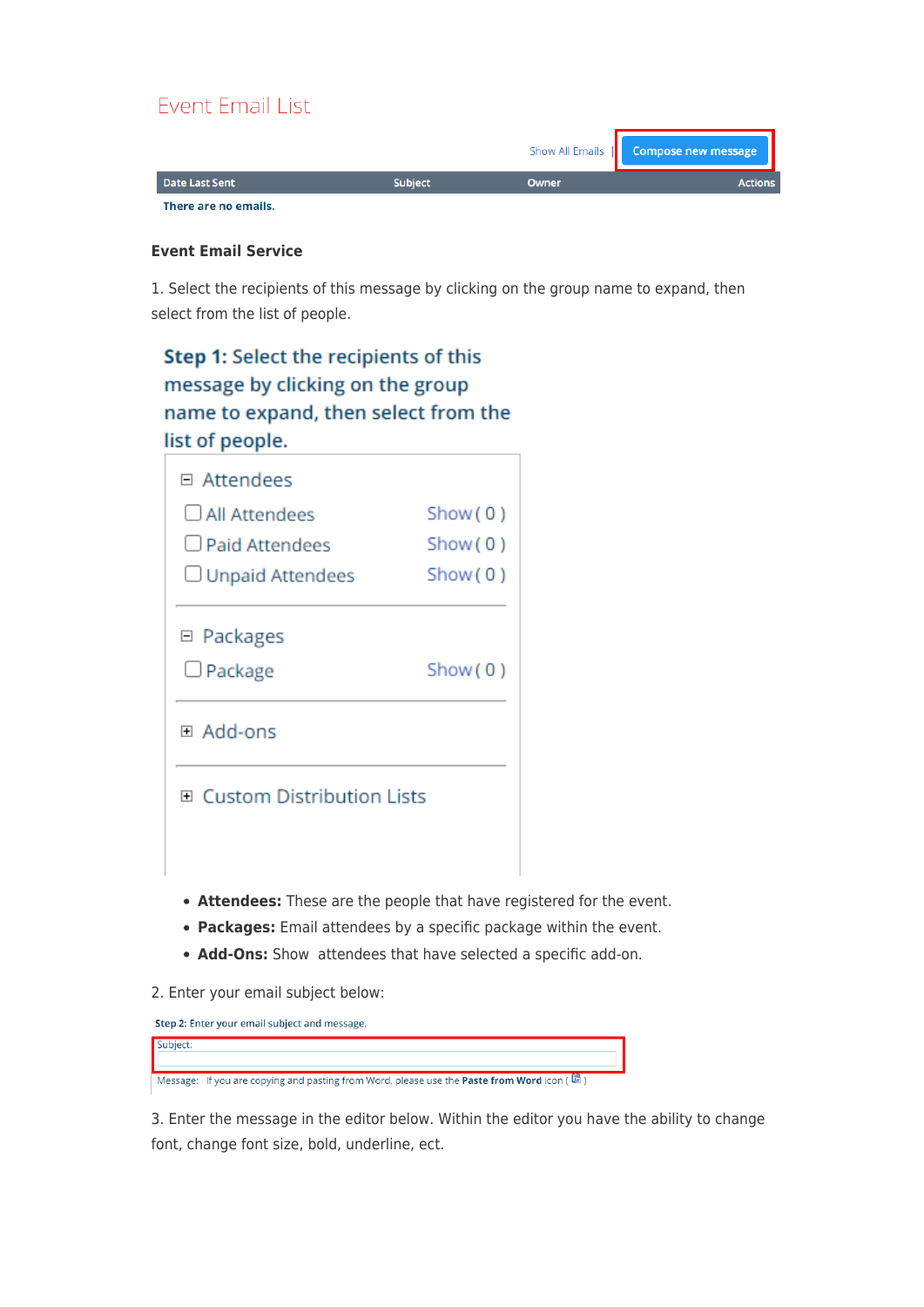| <b>Rich Text Editor</b><br>Plain Text Editor                                                   |                  |
|------------------------------------------------------------------------------------------------|------------------|
| (è<br>G<br>$X$ D                                                                               | $\sigma \approx$ |
| ≣ ☺<br>IJ<br>$\frac{53}{22}$<br>$\Omega$                                                       |                  |
| Normal<br>Font<br>Size +<br>$\scriptstyle\star$<br>$\overline{\phantom{a}}$                    |                  |
| $\underline{\mathsf{U}}$ 5 $x$ <sub>2</sub> $x$ <sup>2</sup> $\underline{\mathsf{I}}_x$<br>B I |                  |
| Source                                                                                         |                  |
|                                                                                                |                  |
|                                                                                                |                  |
|                                                                                                |                  |
|                                                                                                |                  |
|                                                                                                |                  |
|                                                                                                |                  |
|                                                                                                |                  |
|                                                                                                |                  |
|                                                                                                |                  |
|                                                                                                |                  |
|                                                                                                |                  |
|                                                                                                |                  |
| body p                                                                                         | ◢                |

You can use "Mail Merge Fields" to have the email display custom content to the recipient. The following is a list of the Mail Merge Fields:

| -Insert Mail Merge Fields-  |                                 |                                      |
|-----------------------------|---------------------------------|--------------------------------------|
| Recipient                   | Sender                          | Account                              |
| <b>Recipient First Name</b> | $\vee$ $\sim$ Sender First Name | $\vee$   $\cap$   Account Short Name |

- Registrant's First name =  $$FIRST NAME$$
- Registrant's Last name  $=$  \$LAST\_NAME\$
- Registrant's Email =  $$EMAIL$$
- Registrant's Phone number =  $$PHONES$
- Registrant's Registration Number = \$REGNUMBER\$
- Registration End Date =  $$REGENDDATES$
- Event Start Date = \$EVENTSTARTDATE\$
- Event End Date = \$EVENTENDDATE\$
- $\bullet$  Event Link = \$EVENTLINK\$
- Check Payment Details (The text in the pay by check box) =  $$CHECKDETAILS$$
- Event Contacts (List of event contacts and their information) = \$EVENTCONTACTS\$
- Registrant's Order Details (All of the add-ons and packages the registrant signed up for) = \$ORDERDETAILS\$
- Registrant's Payment History = \$PAYMENTHISTORY\$
- $\bullet$  Sub total (Cost before payment) = \$SUBTOTAL\$
- Registrant's Grand Total (Cost after payment) = \$GRANDTOTAL\$